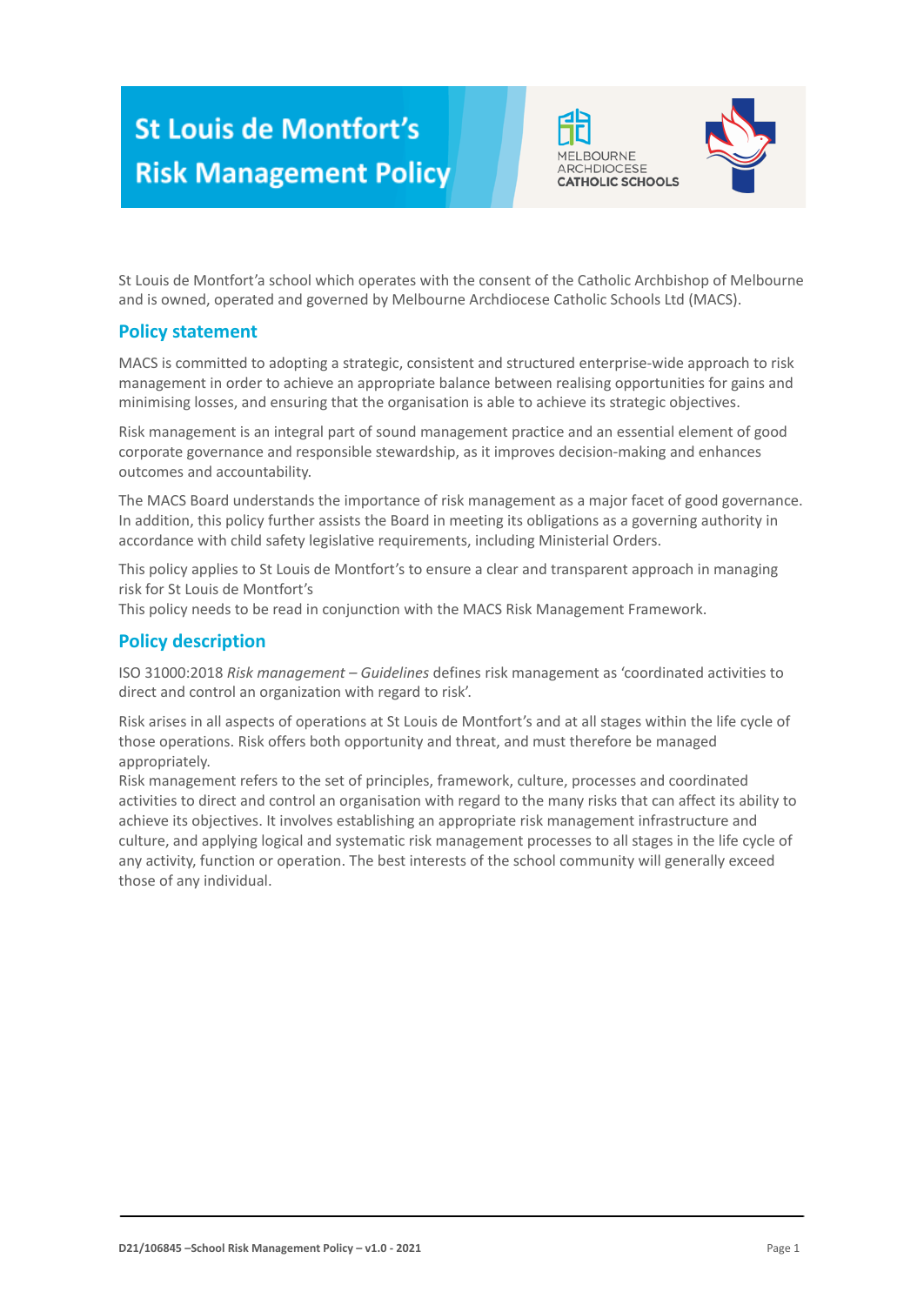## **Policy objectives**

The objectives of this policy are to:

outline the approach of the St Louis de Montfort's risk management

align

- *●* St Louis de Montfort's risk management with best practice ISO 31000:2018 *Risk management – Guidelines*
- define and provide a clear understanding for all staff of their roles, responsibilities and authorities for managing risk
- ensure proactive rather than reactive management
- enable confident and rigorous decision-making and planning
- ensure the development of a more risk-aware school culture through enhanced communication and reporting of risk
- enable the identification of opportunities and threats
- build stakeholder confidence and trust
- ensure compliance with relevant legislation
- ensure effective allocation and use of resources.

#### **Risk management obligations**

Risk management at St Louis de Montfort's guided by the International Standard ISO 31000:2018 *Risk management – Guidelines* and the MACS Risk Management Framework.

#### **Definitions**

#### **Risk Management Framework**

The MACS Risk Management Framework provides the overall framework, direction and oversight for the systematic, disciplined and consistent identification and assessment of risks (including opportunities), and for transparent and efficient management. This policy supports the MACS Risk Management Framework, which has been approved by the MACS Board. Refer to the MACS Risk Management Framework for further elaboration on the following definitions:

- the risk rating methodology, including the development of risk thresholds for defined risk consequences
- risk appetite
- how controls should be managed within defined risk thresholds
- the objectives of the risk management program.

#### **Risk register**

All schools are required to maintain a risk register. The purpose of a school risk register is to identify, document, and manage or control risks in the school environment. It is expected that schools will manage and monitor any risks, the current controls in place, and regularly review their risk assessment and responsibility for risk management. Refer to Appendix 2 for a Sample School Risk Register (with instructions and example).

#### **Control**

A control is a measure that modifies risk.

#### **Treatment**

A treatment is a scheduled action that must be implemented to reduce risk priority to an acceptable level.

#### **Procedural principles and roles & responsibilities**

The MACS Board is accountable for overseeing and monitoring the assessment and management of risk and compliance, and has obligations as the school's governing authority as stipulated in child safety legislative requirements, including Ministerial Orders.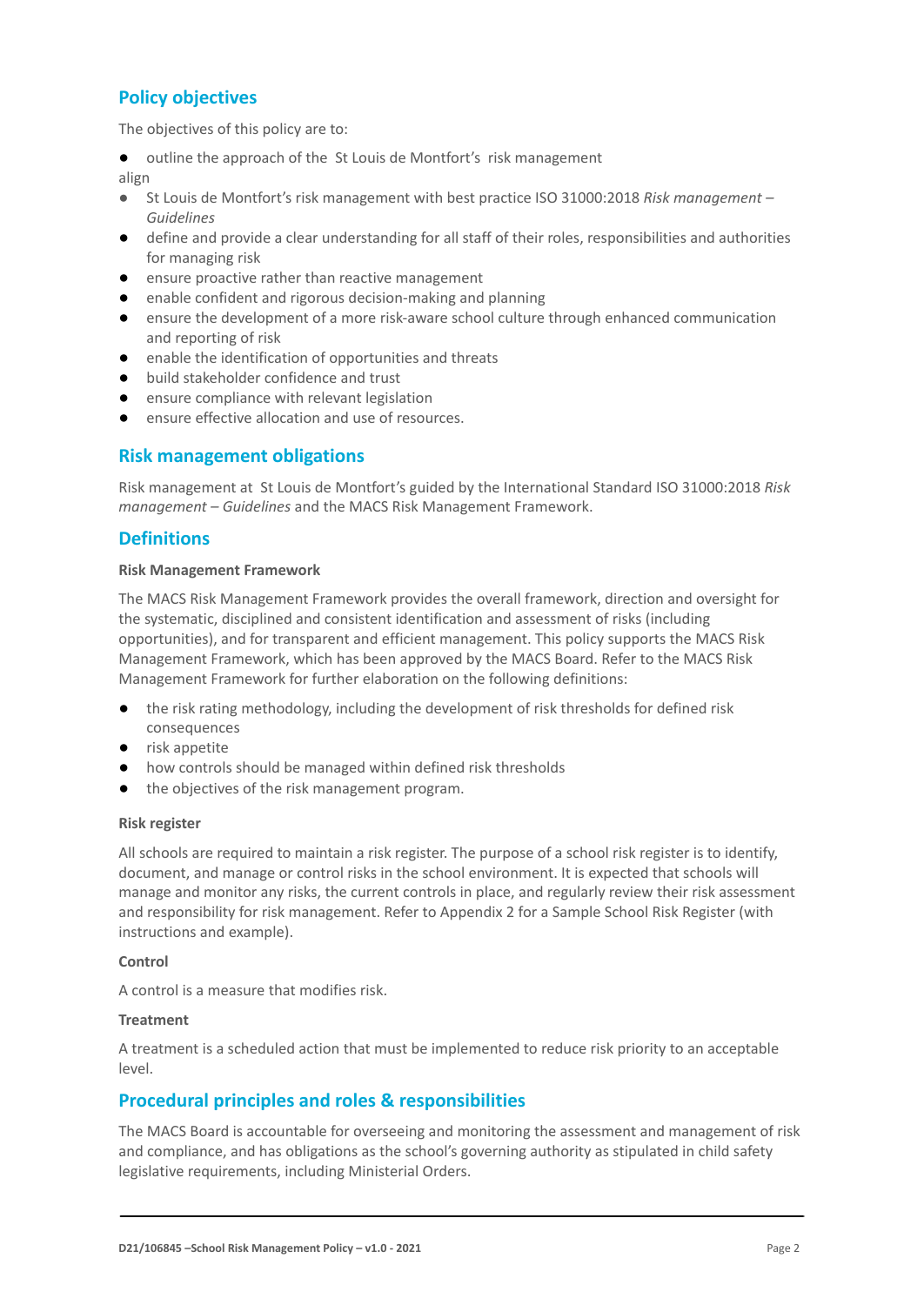The MACS Board is supported in its risk management role by the Child Safety & Risk Management Committee (CSRMC), which is responsible for reviews and endorses the MACS Risk Management Framework and MACS Risk Management Policy, and associated risk management documentation for approval by the MACS Board.

The management of risk aligns with the MACS risk appetite, as approved by the MACS Board.

The Principal will refer to the MACS Risk Management Framework when conducting risk management activities, in particular to 'Risk management accountability', 'Integrated risk process structure', 'Risk management tools', Appendix 1: Sample School Risk Register and Appendix 2: Principals' Delegations and Reporting.

The table below provides an overview of key activities and responsibilities pertaining to risk management at St Louis de Montfort's , as approved by the MACS Board, which has ultimate accountability:

| <b>Activities</b>                                                                                                                                                                                                                       | <b>Responsibilities</b>                                                                                                                                           |
|-----------------------------------------------------------------------------------------------------------------------------------------------------------------------------------------------------------------------------------------|-------------------------------------------------------------------------------------------------------------------------------------------------------------------|
| Develop the<br>St Louis de Montfort's Risk Register                                                                                                                                                                                     | Principal will develop a school risk register using<br>a MACS template (Appendix 2, with instructions<br>and example)                                             |
| Assist in development of the<br>St Louis de Montfort's risk management process<br>for assessing, evaluating and treating risk,<br>including training for school principals, in<br>accordance with the MACS Risk Management<br>Framework | MACS Integrity and Assurance team to facilitate<br>awareness raising and training sessions for<br>St Louis de Montfort's including principals and<br>senior staff |
| Allocate roles and responsibilities of staff in risk<br>management of<br>St Louis de Montfort's                                                                                                                                         | Principal                                                                                                                                                         |
| Identify and manage risk - perform day-to-day<br>activities in an informed manner adhering to<br>relevant compliance obligations, in accordance<br>with the St Louis de Montfort's Risk<br><b>Management Policy</b>                     | All school staff                                                                                                                                                  |
| Manage, monitor and update the<br>St Louis de Montfort's Risk Register, and manage<br>school risk management programs                                                                                                                   | Principal                                                                                                                                                         |

*Table 1: Risk management responsibilities*

#### **Risk management reporting requirements**

The table below provides an overview of reporting requirements pertaining to risk management at St Louis de Montfort's as approved by the MACS Board:

| <b>Role</b>       | <b>Risk Management Reporting</b>                                                          | <b>Reporting Frequency</b> |
|-------------------|-------------------------------------------------------------------------------------------|----------------------------|
| School principals | Ensure that the school maintains and updates the<br>St Louis de Montfort's Risk Register. | Yearly                     |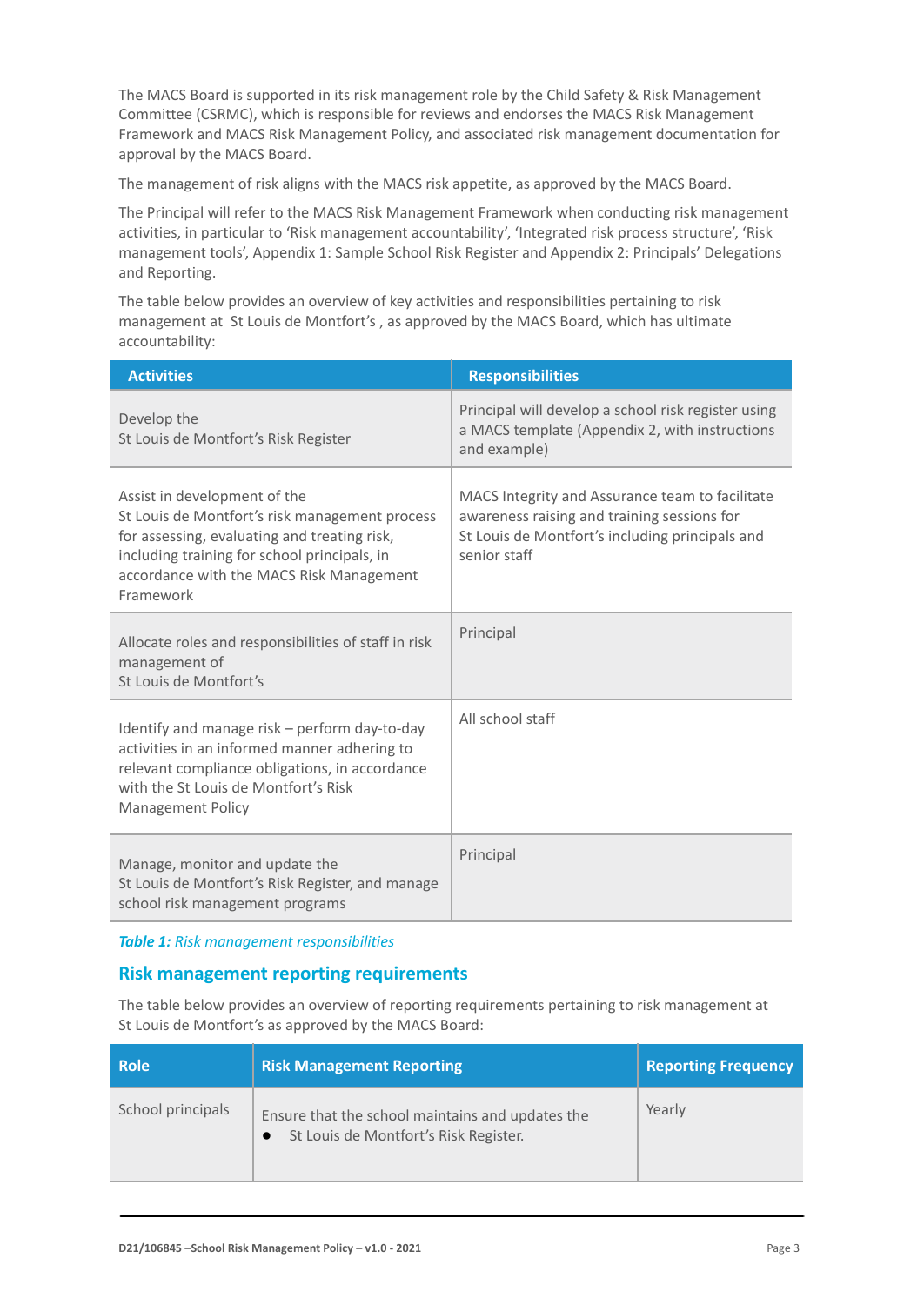| <b>Role</b> | <b>Risk Management Reporting</b>                                                                                                              | <b>Reporting Frequency</b>       |  |  |
|-------------|-----------------------------------------------------------------------------------------------------------------------------------------------|----------------------------------|--|--|
|             | Sign off risk management compliance attestation<br>(Appendix 1).<br>Escalate extreme and high-rated risks to the<br>Regional General Manager. | Yearly<br>As soon as practicable |  |  |

*Table 2: Risk management framework reporting with frequencies*

## **Risk escalation and reporting guide**

The table below provides an overview of the reporting escalation pertaining to risk management at St Louis de Montfort's as approved by the MACS Board:

| <b>Risk Level</b> |  | <b>Reporting Required</b>                                                                                                                                                                                                                                                                                                                                                                                                                                                                                                                                                                                                                                                                                                                                                                                                                                                                                                |
|-------------------|--|--------------------------------------------------------------------------------------------------------------------------------------------------------------------------------------------------------------------------------------------------------------------------------------------------------------------------------------------------------------------------------------------------------------------------------------------------------------------------------------------------------------------------------------------------------------------------------------------------------------------------------------------------------------------------------------------------------------------------------------------------------------------------------------------------------------------------------------------------------------------------------------------------------------------------|
| Low               |  | The risk falls well within MACS' acceptable level of risk appetite.<br>$\bullet$<br>Accountability of the risk is to be managed by the appropriate risk owner.<br>$\bullet$<br>The risk owner is to monitor the risk at an appropriate frequency.<br>$\bullet$                                                                                                                                                                                                                                                                                                                                                                                                                                                                                                                                                                                                                                                           |
| <b>Moderate</b>   |  | The risk falls within MACS' acceptable level of risk appetite.<br>$\bullet$<br>Accountability and responsibility to be managed at a senior level or<br>$\bullet$<br>appropriate risk owner level.<br>The risk may either be managed or accepted without further treatment,<br>$\bullet$<br>provided that it is at least monitored on a biannual basis.<br>The risk should be integrated with staff level group plans.<br>$\bullet$                                                                                                                                                                                                                                                                                                                                                                                                                                                                                       |
| High              |  | The risk may fall outside MACS' acceptable level of risk appetite.<br>$\bullet$<br>Accountability and responsibility to be managed by the relevant<br>$\bullet$<br>principal/business manager/position of leadership role. Immediate attention<br>and response needed. The risk requires a risk treatment plan, so the risk is<br>managed to a level that is as low as reasonably practicable based on resource<br>and cost.<br>The risk should be integrated with staff group plans. Active monitoring of the<br>risk and risk treatments are required and must be integrated into planning<br>reporting requirements.<br>The risk should be incorporated into quarterly reporting requirements.<br>$\bullet$                                                                                                                                                                                                           |
| <b>Extreme</b>    |  | The risk falls outside MACS' acceptable level of risk appetite.<br>$\bullet$<br>Accountability and responsibility to be managed by the Executive Director.<br>$\bullet$<br>Immediate attention and response required, and a risk treatment plan<br>developed to ensure there is a plan to manage the risk to a reasonable level<br>based on resources, cost and practicality.<br>The risk should be integrated with staff group plans. Active monitoring of the<br>$\bullet$<br>risk and risk treatments are required and must be integrated into planning<br>reporting requirements.<br>The risk should be incorporated into quarterly reporting requirements.<br>$\bullet$<br>The risk should be incorporated into the annual risk profile report, which is<br>$\bullet$<br>issued to the Executive Leadership Team, the CSRMC and the Board. If risk is<br>uncontrolled, the escalation process should be adhered to. |

*Table 3: Risk management framework reporting escalation requirements*

#### **Policy owner**

Carmel Stutterd- Principal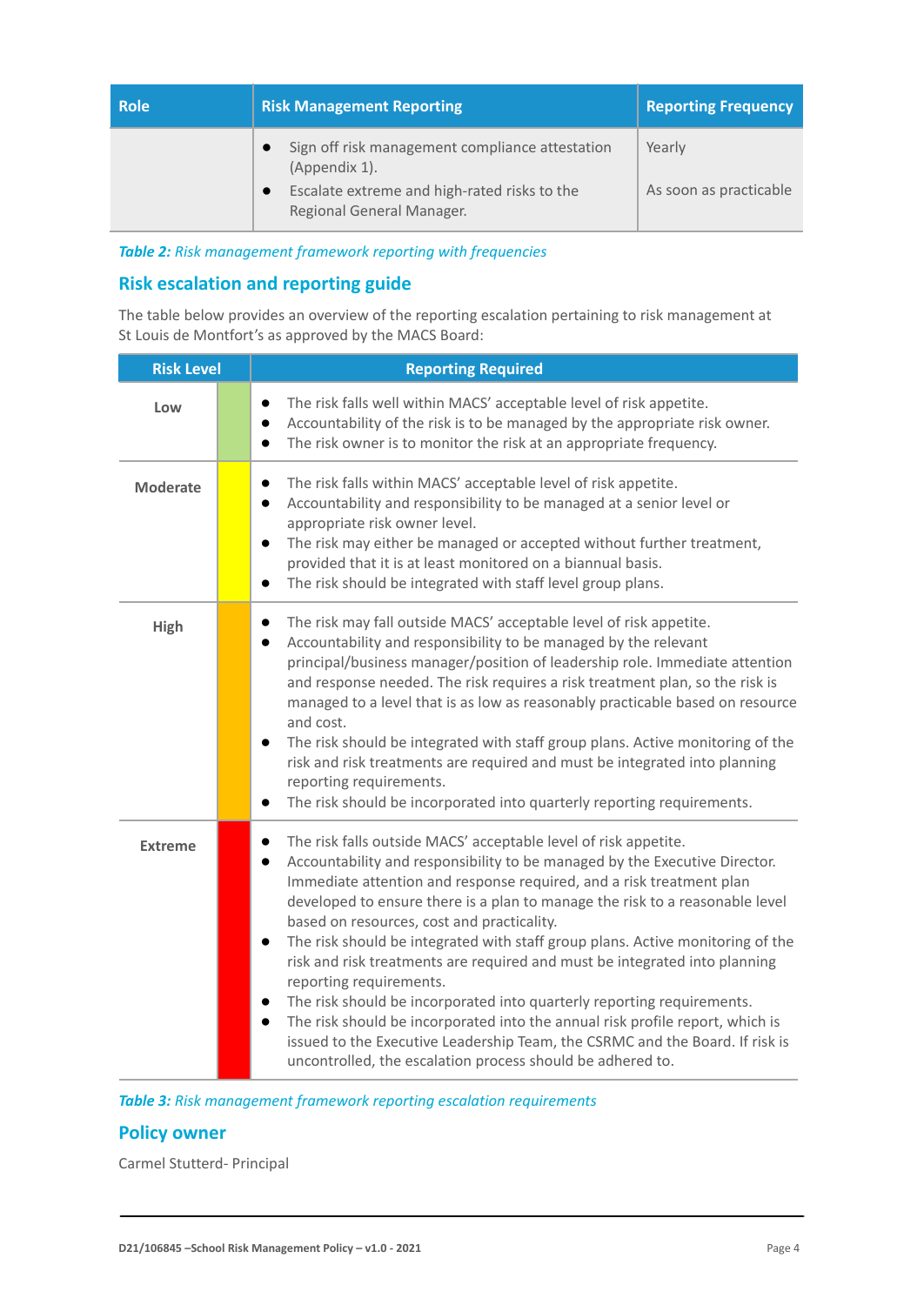## **Next policy review**

Select a date. 20 May 2024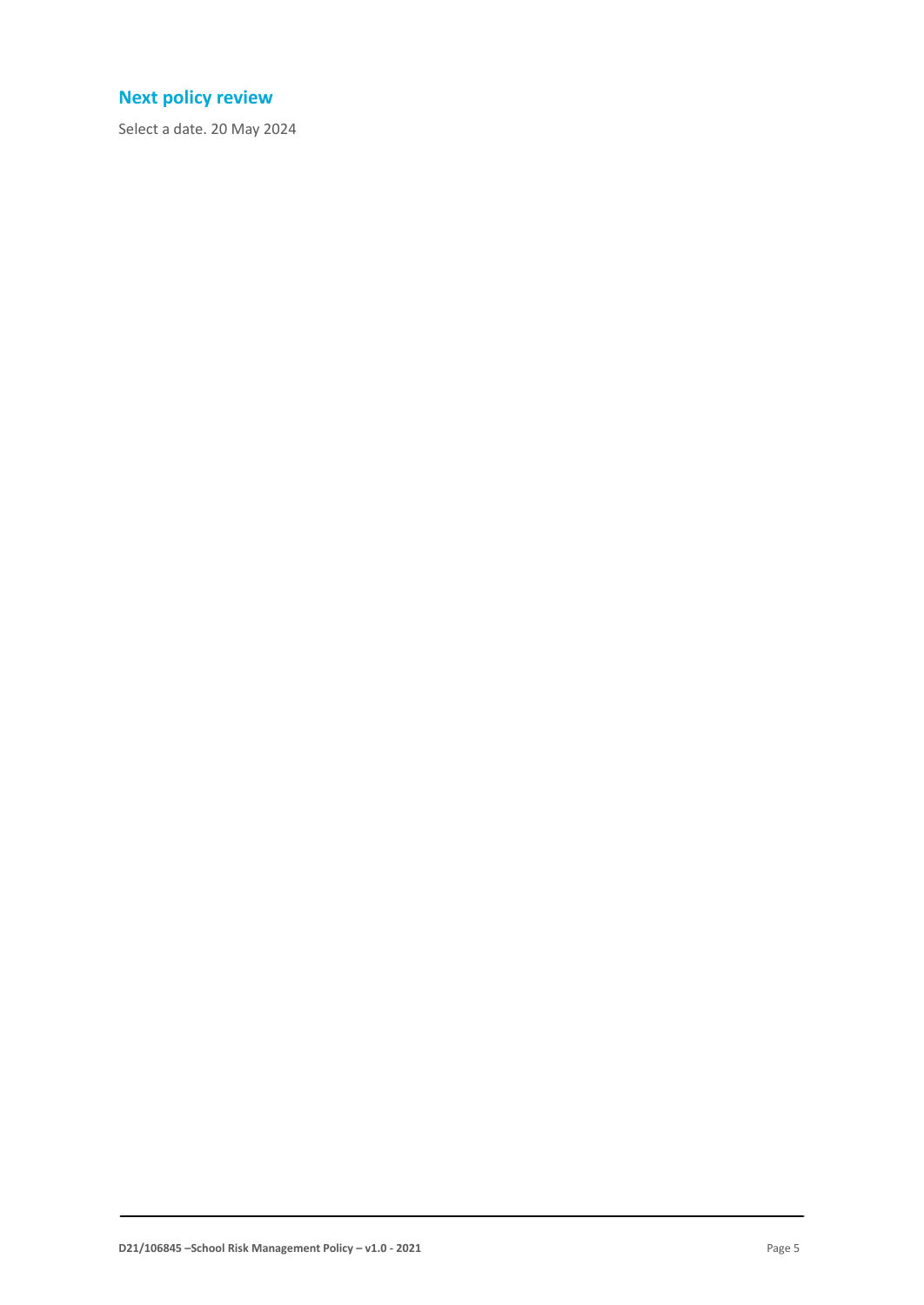## **Appendix 1: Risk Management Compliance Attestation**

|                                                                                                                                                        | <b>Principal name</b>                                                                                                                                                                                                                                                    | Carmel Stutterd                                                                                                                      |            |                    |                                  |
|--------------------------------------------------------------------------------------------------------------------------------------------------------|--------------------------------------------------------------------------------------------------------------------------------------------------------------------------------------------------------------------------------------------------------------------------|--------------------------------------------------------------------------------------------------------------------------------------|------------|--------------------|----------------------------------|
| <b>Year ending</b>                                                                                                                                     |                                                                                                                                                                                                                                                                          | 2022                                                                                                                                 |            |                    |                                  |
|                                                                                                                                                        |                                                                                                                                                                                                                                                                          | <b>Risk Management Compliance Attestation</b>                                                                                        |            |                    |                                  |
|                                                                                                                                                        |                                                                                                                                                                                                                                                                          | In accordance with the MACS Risk Management Framework and<br>St Louis de Montfort's Risk Management Policy, I confirm the following: |            |                    |                                  |
|                                                                                                                                                        |                                                                                                                                                                                                                                                                          |                                                                                                                                      | <b>YES</b> | <b>NO</b>          | <b>IF NO - EXCEPTION DETAILS</b> |
|                                                                                                                                                        | 1. The risk management and internal<br>control processes that relate to my<br>school are designed and operating<br>effectively to prevent and detect risk<br>and error.                                                                                                  |                                                                                                                                      | Select     | Select             | Insert description               |
| 2.                                                                                                                                                     | MACS Risk Management Framework and<br>St Louis de Montfort's Risk Management<br>Policy, and are aware of their<br>responsibilities to ensure the risk<br>management and internal control<br>processes are operating effectively to<br>prevent and detect risk and error. | The staff,<br>consultants and other external parties working<br>under my direction have been informed of the                         | Select     | Select             | Insert description               |
|                                                                                                                                                        | 3. All known or potential material areas of<br>risk have been reported to the Ms<br>Debra Egan and reported in the Risk<br>Register, including detailed risk<br>assessment and risk treatment plans.                                                                     |                                                                                                                                      | Select     | Select             | Insert description               |
| 4. Any changes in risk levels or new initiatives or<br>projects that may expose St Louis de Montfort's<br>o risk have been reported during the period. |                                                                                                                                                                                                                                                                          | Select                                                                                                                               | Select     | Insert description |                                  |

**Signature: Date:**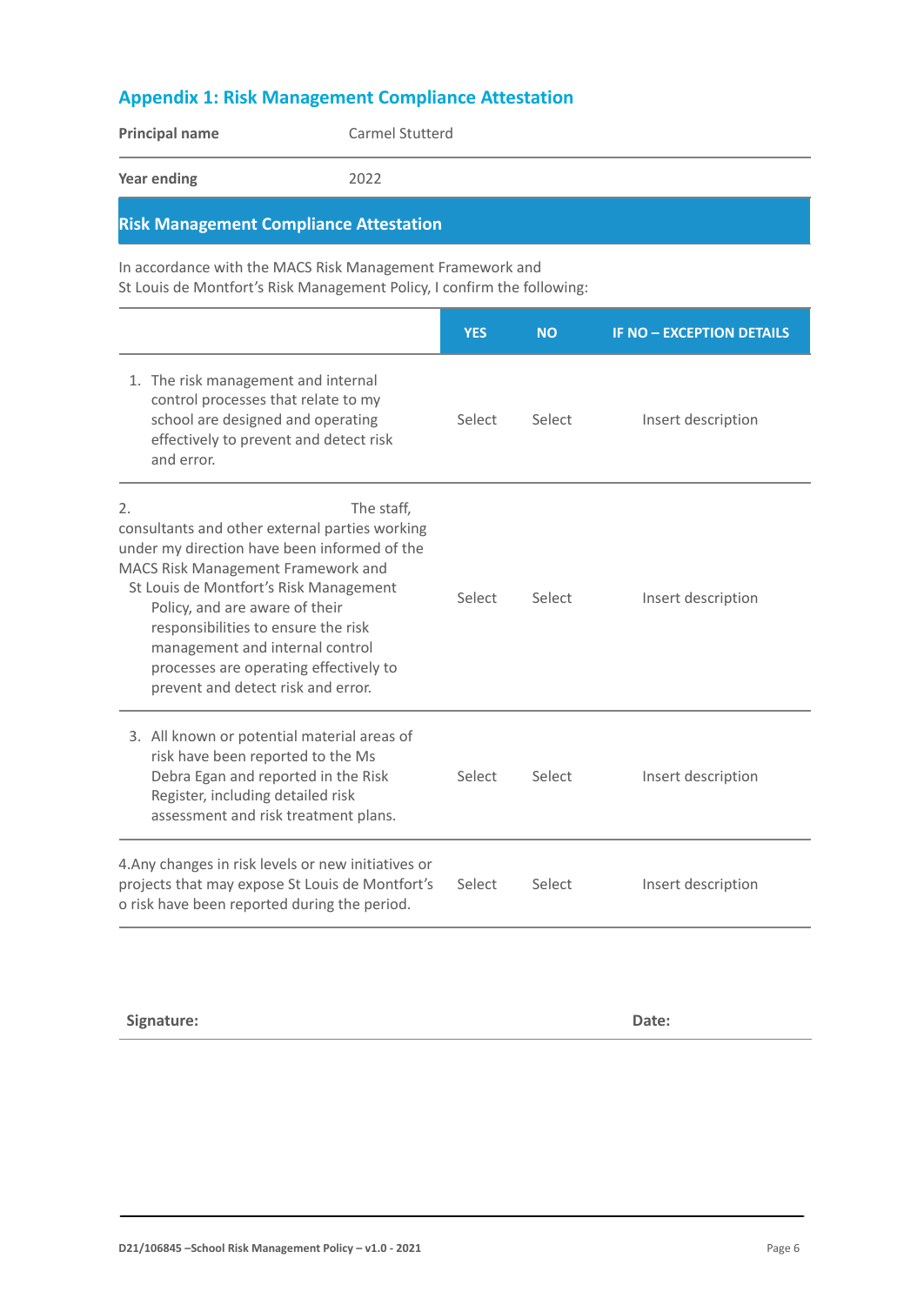## **Appendix 2: Sample School Risk Register (with example)**

All schools are required to maintain a risk register.

#### **School risk register instructions**

The purpose of a school risk register is to identify, document, and manage or control risks in the school environment. It is not always possible to eliminate all risks. It is expected that schools will manage and monitor any risks and regularly review their risk assessment.

Before completing any school risk register, you should:

- consult with school staff, students and the school community (such as School Advisory Councils) about any risks they have identified
- consider risks relating to achievement of your objectives in your school strategic plan and annual action plan
- consider risks in the physical school environment
- consider risks in the online school environment
- consider risks from, for example: excursions, camps, and other activities held on and off the school site
- consider risks that might be specific to vulnerable cohorts, including Aboriginal and Torres Strait Islander children, children from culturally and linguistically diverse backgrounds, children with disability and international education students.

When completing any school risk register, you should:

- add any risks strategic, operational or project that are relevant to your school
- add existing risk management strategies (controls) that your school is already undertaking and any being developed
- choose the risk assessment ratings that apply to the risk in your school. Risk will be assessed and rated based on the risk rating methodology outlined in the 'Consequence rating table' and 'Likelihood rating table with risk scores' sections of the MACS Risk Management Framework
- choose the required level of monitoring and risk treatments (refer to 'Residual risk and risk treatment plan' in the MACS Risk Management Framework)
- identify person/s responsible for managing and monitoring risk management strategies and treatments (noting that the principal is ultimately responsible)
- ensure that Extreme and High risk are monitored, reviewed and reported to the Regional General Manager
- add a date for the next review of the risk register.

The principal should sign the risk register.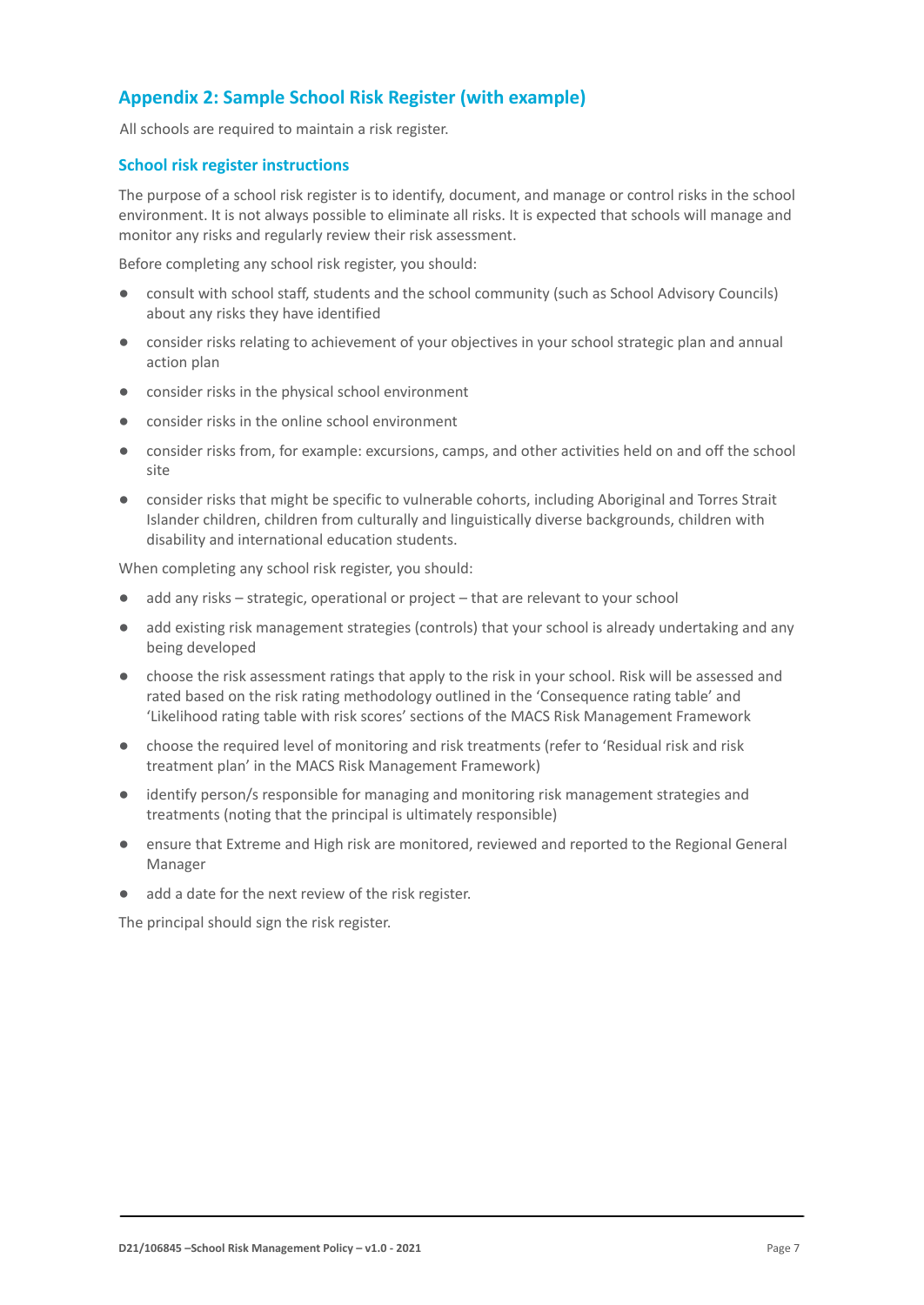## **Risk Register**

**School:** St Louis de Montfort's

**Location(s):** Aspendale

**Responsible staff member:** [insert name and/or title]

**Approved by school principal:** [insert signature]

**Date reviewed:** [insert date]

**Next review due:** [insert review date, no longer than one year from date reviewed]